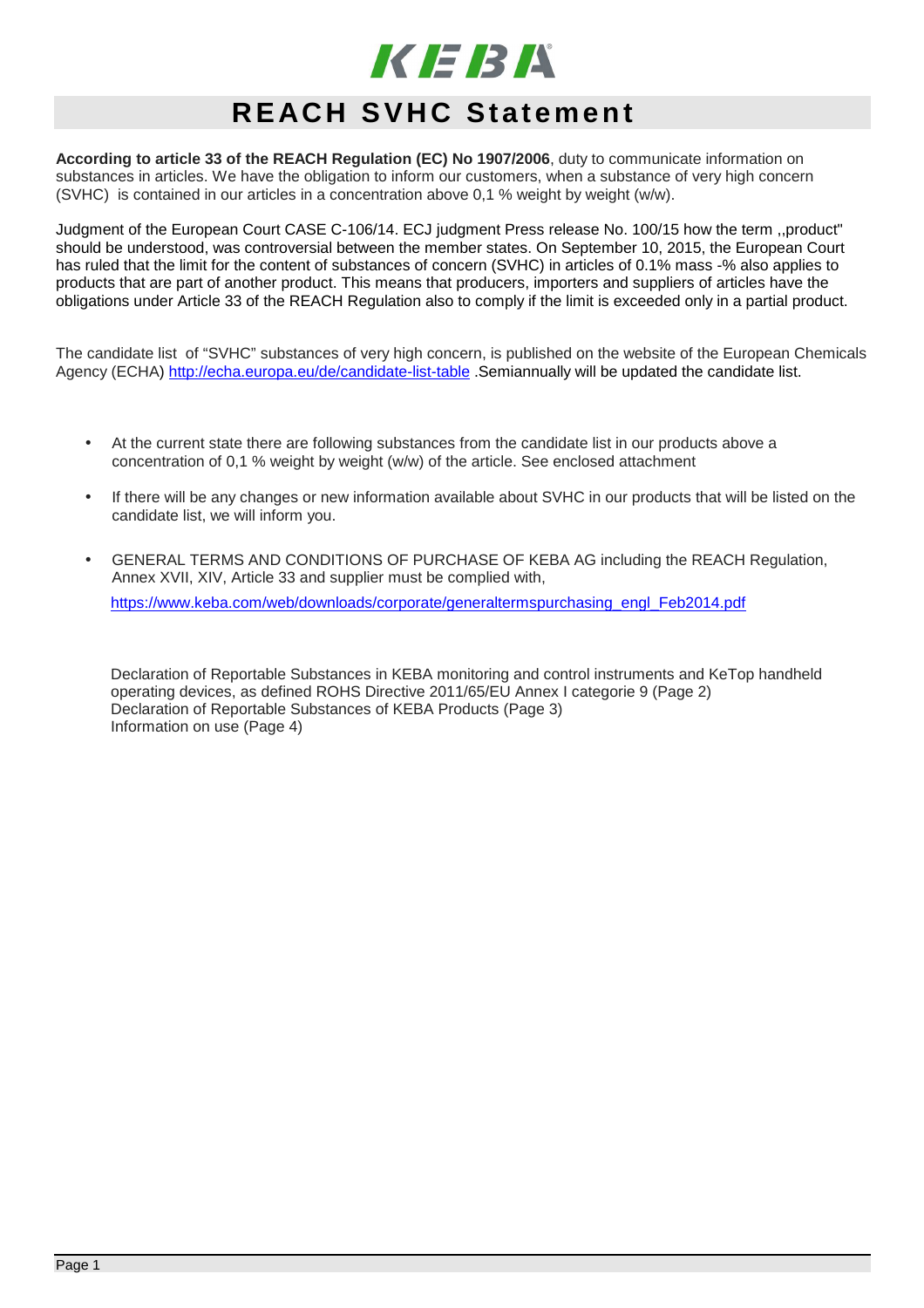

# **Information about Substances of very high Concern (SVHC)**

Declaration of Reportable Substances in KEBA industrial monitoring and control instruments and KeTop handheld operating devices, as defined ROHS Directive 2011/65/EU Annex I categorie 9.

| SVHC substance of very high<br>concern             | <b>CAS Number</b> | <b>Product description</b> | Comments                                 | <b>KEBA Products:</b> |  |
|----------------------------------------------------|-------------------|----------------------------|------------------------------------------|-----------------------|--|
| above 1000 ppm (0.1% w/w)                          |                   |                            |                                          |                       |  |
|                                                    |                   |                            |                                          |                       |  |
| 1,2-dimethoxyethane; ethylene glycol               |                   |                            |                                          | control instruments,  |  |
| dimethyl ether (EGDME), Monoglyme,                 |                   | Lithium batteries BR2032   | This substance is used as a solvent for  |                       |  |
| Glyme                                              | $110 - 71 - 4$    | CR2032 CR1220              | elecrolyte inside some lithium batteries | panels                |  |
| 1,6,7,8,9,14,15,16,17,17,18,18-                    |                   |                            |                                          |                       |  |
| Dodecachloropentacyclo[12.2.1.16,9.02,             |                   |                            |                                          |                       |  |
| 13.05,10]octadeca-7,15-diene<br>"Dechlorane Plus"™ | 13560-89-9        |                            | flame retardant                          |                       |  |
|                                                    |                   | PUR Polyurethane cables    |                                          | KeTop                 |  |
| Lead compounds                                     | 7439-92-1         | in electronic components   | ROHS Directive 2011/65/EU                | in all KEBA products  |  |
| Lead titanium zirconium oxide                      | 12626-81-2        | alloys                     | Exemptions (Annex III)                   | 6(a), 6(b), 6(c)      |  |
| Lead monoxide (lead oxide)                         | 1317-36-8         | displays/diodes            |                                          |                       |  |
| Lead tetra oxide (orange lead)                     | 1314-41-6         | resistors, kerkos          | UVCBs see CENENLEC 6274-1 (2015-12)      | $7(c) - I, 7(c) - II$ |  |
| Borate/Boron compounds                             |                   |                            | See CENENLEC 6274-1 (2015-12)            | in all KEBA products  |  |
| Diboron trioxide                                   | 1303-86-2         | glass, ceramic             | see UVCBs substances                     | glass, ceramics       |  |
|                                                    |                   | kerkos, diodes             |                                          |                       |  |
| <b>SVHC Substitution</b>                           |                   |                            | <b>REDESIGN/Substitution until</b>       |                       |  |
| Imidazolidin-2-thion                               | $96 - 45 - 7$     | vulcanization              | Redesign                                 | in rubber parts       |  |
| 2-Thioxoimidazolidin                               |                   | accelarator                | completed                                | elastomeres           |  |
| Ethylenethioharnstoff ETU                          |                   | catalyst                   | end of 2017                              | chloroprene           |  |

If you have any further questions on the implementation of the REACH regulation in our company, please contact us at any time. If you require a product specific declaration, you may forward your inquiry to KEBA Technical Support with the list of products for which you want to get this declaration.

**KEBA AG Gewerbepark Urfahr A- 4041 Linz** Name (printed): Claudia Graiger Title: Dipl. Ing. (FH) Telephone: +437327090 21168 Email: grai@keba.com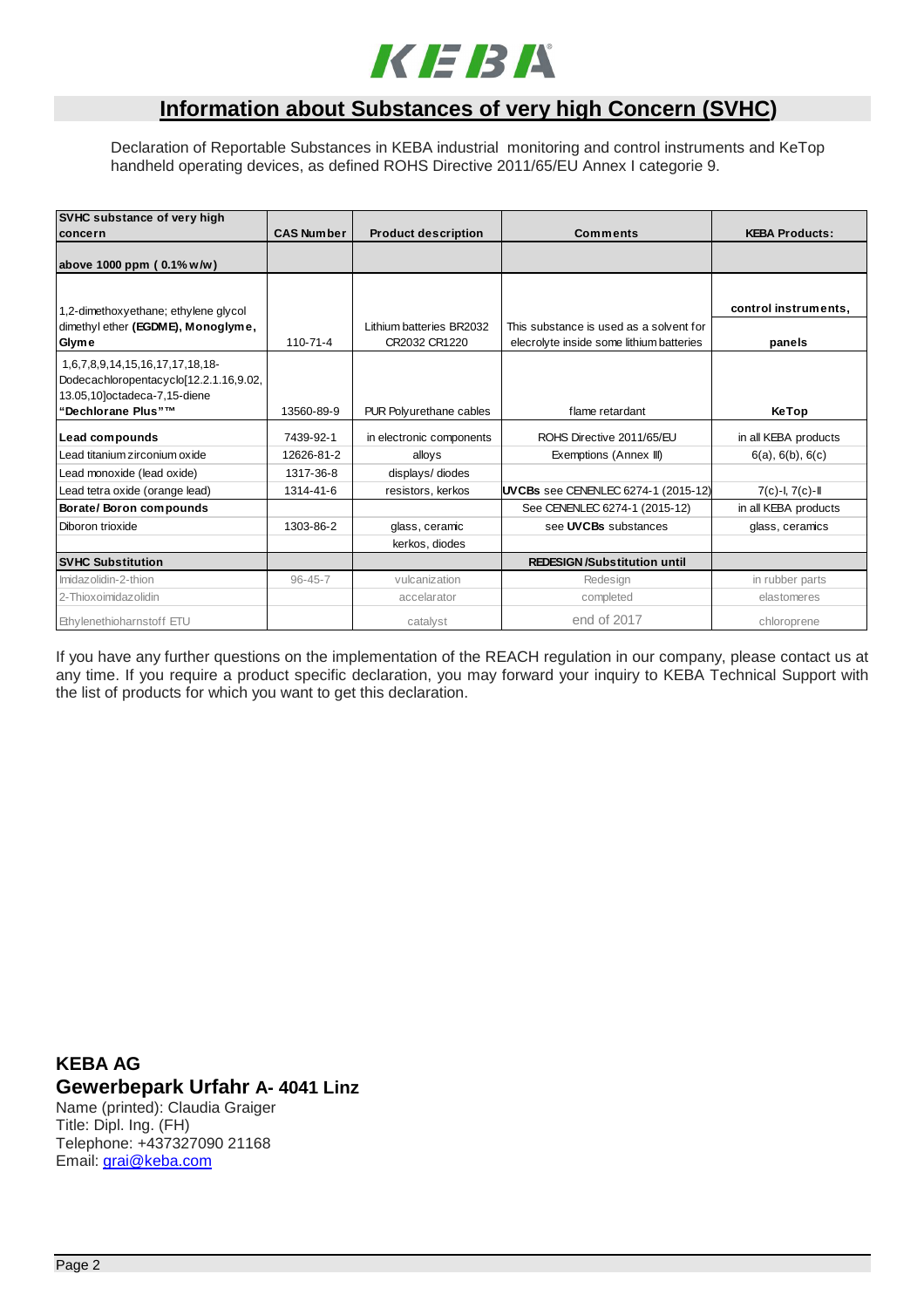

| ROHS ANNEX<br>ROHS Directive 2011/65/EU,<br>11. Other EEE not<br>Annex I, Categories of Electro<br>REACH SVHC & CENELEC 62474 Material declaration for products of and for the<br>3. IT and Tele-<br>9. Industrial monitoring and control<br>covered by any of<br>10. automatic dispensers<br>9. Control instruments<br>and Electronic Equipment<br>electrotechnical industry<br>instruments and handheld operating devices<br>communication<br>the categories above<br>(EEE) covered by this Directive<br>KEBA<br>PRODUCTS<br><b>NTROLS</b><br><b>KeTops</b><br>HMI<br>Stationary<br>operation<br>KeEnergy<br>Controls<br>Electro<br>Mobility<br>KePlus<br>KeWin<br>KePol<br>$\overline{M}$<br>g<br><b>CAS Number</b><br>high concern<br><b>Product description</b><br><b>Comments</b><br><b>KeContact</b><br><b>Heating Control</b><br><b>Banking</b><br><b>SVHC</b><br><b>INDUSTRIAL AUTOMATION</b><br>Logistic<br>Lottery<br>Wallbox<br><b>Automation</b><br>System<br>state<br>CENENLEC 6274-1 (2015-12)<br>38 SVHC<br>(18.06.2010)<br>1303-86-2<br>Diboron trioxide<br>glass, ceramic<br>see UVCBs substances<br>X<br>$\mathsf{x}$<br>$\boldsymbol{\mathsf{x}}$<br>X<br>$\boldsymbol{\mathsf{x}}$<br>$\boldsymbol{\mathsf{x}}$<br>$\boldsymbol{\mathsf{x}}$<br>$\mathbf{x}$<br>kerkos, diodes<br>in all KEBA products<br>etc.<br>84 SVHC<br>(18.06.2012)<br>1,2-dimethoxyethane; ethylene<br>Lithium batteries<br>This substance is used as a solvent for elecrolyte<br>BR2032 CR2032<br>110-71-4<br>$\mathsf X$<br>$\boldsymbol{\mathsf{x}}$<br>$\boldsymbol{\mathsf{x}}$<br>$\mathbf x$<br>inside some lithium batteries<br>CR1220<br>7439-92-1<br>ROHS Directive 2011/65/EU<br>electronic component<br>Lead compounds<br>138 SVHC<br>(19.12.2012)<br>12626-81-2<br>Lead titanium zirconium oxide<br>Exemptions Annex III<br>1317-36-8<br>displays/diodes<br>in all KEBA products<br>$\mathsf{x}$<br>$\pmb{\chi}$<br>$\pmb{\times}$<br>$\pmb{\mathsf{x}}$<br>$\mathsf{x}$<br>$\boldsymbol{\mathsf{x}}$<br>UVCBs see CENENLEC 6274-1 (2015-12) ROHS<br>1314-41-6<br>resistors, kerkos<br>exemptions 7(c)-I, 7(c)-II<br>144 SVHC<br>(20.06.2013)<br>7440-43-9<br>ROHS Directive 2011/65/EU<br>Cadmium compounds<br>$\boldsymbol{\mathsf{x}}$<br>Cadmium oxide<br>1306-19-0<br>8b cadmium in electrical contacts (Redesign)<br>relay<br>Exemptions (Annex III)<br>I SVHC<br>12.2014)<br>15571-58-1<br>hard PVC<br>stabilzer<br>$\pmb{\mathsf{x}}$<br>$161$<br>$(17.12)$<br>1,6,7,8,9,14,15,16,17,17,18,18-<br>181 SVHC<br>(15.01.2018<br>PUR Polyurethane<br>13560-89-9<br>flame retardant<br>X<br>cables<br>"Dechlorane Plus"™<br>7439-92-1<br>Lead<br>alloys<br>ROHS Exemptions Annex III - 6(a), 6(b), 6(c)<br>$\mathsf{x}$<br>$\mathsf{x}$<br>$\boldsymbol{\mathsf{x}}$<br>$\boldsymbol{\mathsf{x}}$<br>X<br>$\mathsf X$<br>$\mathsf{x}$<br>191 SVHC<br>(27.06.2018)<br>$\boldsymbol{x}$<br>This substance is used as a solvent for elecrolyte<br>1309-60-0<br><b>USV Battery</b><br>Lead dioxide<br>$\boldsymbol{\mathsf{x}}$<br>$\pmb{\times}$<br>inside some USV batteries<br><b>REDESIGN/Substitution until</b><br>midazolidin-2-thior<br>vulcanization<br>151 SVHC<br>(16.12.2013<br>2-Thioxoimidazolidin<br>$96 - 45 - 7$<br>accelarator<br>Redesign completed end of 2017<br>X<br>Ethylenethioharnstoff ETU<br>catalyst<br>Cadmium compounds<br>7440-43-9<br>Redesign (2015)<br>$\mathsf{x}$<br>relay<br>138 SVHC<br>(19.12.2011)<br>$79 - 16 - 3$<br>Nmac, N-methylacetamide<br>Radial Aluminium<br>Redesign completed end of 2015<br>$127 - 19 - 5$<br>DMAc, Dimethylacetamide<br>Capacitors<br>$68 - 12 - 2$ | Information about Substances of very high concern (SVHC) KEBA Product list |  |  |  |  |  |  |  |  |  |  |
|---------------------------------------------------------------------------------------------------------------------------------------------------------------------------------------------------------------------------------------------------------------------------------------------------------------------------------------------------------------------------------------------------------------------------------------------------------------------------------------------------------------------------------------------------------------------------------------------------------------------------------------------------------------------------------------------------------------------------------------------------------------------------------------------------------------------------------------------------------------------------------------------------------------------------------------------------------------------------------------------------------------------------------------------------------------------------------------------------------------------------------------------------------------------------------------------------------------------------------------------------------------------------------------------------------------------------------------------------------------------------------------------------------------------------------------------------------------------------------------------------------------------------------------------------------------------------------------------------------------------------------------------------------------------------------------------------------------------------------------------------------------------------------------------------------------------------------------------------------------------------------------------------------------------------------------------------------------------------------------------------------------------------------------------------------------------------------------------------------------------------------------------------------------------------------------------------------------------------------------------------------------------------------------------------------------------------------------------------------------------------------------------------------------------------------------------------------------------------------------------------------------------------------------------------------------------------------------------------------------------------------------------------------------------------------------------------------------------------------------------------------------------------------------------------------------------------------------------------------------------------------------------------------------------------------------------------------------------------------------------------------------------------------------------------------------------------------------------------------------------------------------------------------------------------------------------------------------------------------------------------------------------------------------------------------------------------------------------------------------------------------------------------------------------------------------------------------------------------------------------------------------------------------------------------------------------------------------------------------------------------------|----------------------------------------------------------------------------|--|--|--|--|--|--|--|--|--|--|
|                                                                                                                                                                                                                                                                                                                                                                                                                                                                                                                                                                                                                                                                                                                                                                                                                                                                                                                                                                                                                                                                                                                                                                                                                                                                                                                                                                                                                                                                                                                                                                                                                                                                                                                                                                                                                                                                                                                                                                                                                                                                                                                                                                                                                                                                                                                                                                                                                                                                                                                                                                                                                                                                                                                                                                                                                                                                                                                                                                                                                                                                                                                                                                                                                                                                                                                                                                                                                                                                                                                                                                                                                                 |                                                                            |  |  |  |  |  |  |  |  |  |  |
|                                                                                                                                                                                                                                                                                                                                                                                                                                                                                                                                                                                                                                                                                                                                                                                                                                                                                                                                                                                                                                                                                                                                                                                                                                                                                                                                                                                                                                                                                                                                                                                                                                                                                                                                                                                                                                                                                                                                                                                                                                                                                                                                                                                                                                                                                                                                                                                                                                                                                                                                                                                                                                                                                                                                                                                                                                                                                                                                                                                                                                                                                                                                                                                                                                                                                                                                                                                                                                                                                                                                                                                                                                 | REACH SVHC substance of very                                               |  |  |  |  |  |  |  |  |  |  |
|                                                                                                                                                                                                                                                                                                                                                                                                                                                                                                                                                                                                                                                                                                                                                                                                                                                                                                                                                                                                                                                                                                                                                                                                                                                                                                                                                                                                                                                                                                                                                                                                                                                                                                                                                                                                                                                                                                                                                                                                                                                                                                                                                                                                                                                                                                                                                                                                                                                                                                                                                                                                                                                                                                                                                                                                                                                                                                                                                                                                                                                                                                                                                                                                                                                                                                                                                                                                                                                                                                                                                                                                                                 | above 1000 ppm (0.1% w/w)                                                  |  |  |  |  |  |  |  |  |  |  |
|                                                                                                                                                                                                                                                                                                                                                                                                                                                                                                                                                                                                                                                                                                                                                                                                                                                                                                                                                                                                                                                                                                                                                                                                                                                                                                                                                                                                                                                                                                                                                                                                                                                                                                                                                                                                                                                                                                                                                                                                                                                                                                                                                                                                                                                                                                                                                                                                                                                                                                                                                                                                                                                                                                                                                                                                                                                                                                                                                                                                                                                                                                                                                                                                                                                                                                                                                                                                                                                                                                                                                                                                                                 | Borate/Boron compounds                                                     |  |  |  |  |  |  |  |  |  |  |
|                                                                                                                                                                                                                                                                                                                                                                                                                                                                                                                                                                                                                                                                                                                                                                                                                                                                                                                                                                                                                                                                                                                                                                                                                                                                                                                                                                                                                                                                                                                                                                                                                                                                                                                                                                                                                                                                                                                                                                                                                                                                                                                                                                                                                                                                                                                                                                                                                                                                                                                                                                                                                                                                                                                                                                                                                                                                                                                                                                                                                                                                                                                                                                                                                                                                                                                                                                                                                                                                                                                                                                                                                                 |                                                                            |  |  |  |  |  |  |  |  |  |  |
|                                                                                                                                                                                                                                                                                                                                                                                                                                                                                                                                                                                                                                                                                                                                                                                                                                                                                                                                                                                                                                                                                                                                                                                                                                                                                                                                                                                                                                                                                                                                                                                                                                                                                                                                                                                                                                                                                                                                                                                                                                                                                                                                                                                                                                                                                                                                                                                                                                                                                                                                                                                                                                                                                                                                                                                                                                                                                                                                                                                                                                                                                                                                                                                                                                                                                                                                                                                                                                                                                                                                                                                                                                 |                                                                            |  |  |  |  |  |  |  |  |  |  |
|                                                                                                                                                                                                                                                                                                                                                                                                                                                                                                                                                                                                                                                                                                                                                                                                                                                                                                                                                                                                                                                                                                                                                                                                                                                                                                                                                                                                                                                                                                                                                                                                                                                                                                                                                                                                                                                                                                                                                                                                                                                                                                                                                                                                                                                                                                                                                                                                                                                                                                                                                                                                                                                                                                                                                                                                                                                                                                                                                                                                                                                                                                                                                                                                                                                                                                                                                                                                                                                                                                                                                                                                                                 | glycol dimethyl ether (EGDME),<br>Monoglyme, Glyme                         |  |  |  |  |  |  |  |  |  |  |
|                                                                                                                                                                                                                                                                                                                                                                                                                                                                                                                                                                                                                                                                                                                                                                                                                                                                                                                                                                                                                                                                                                                                                                                                                                                                                                                                                                                                                                                                                                                                                                                                                                                                                                                                                                                                                                                                                                                                                                                                                                                                                                                                                                                                                                                                                                                                                                                                                                                                                                                                                                                                                                                                                                                                                                                                                                                                                                                                                                                                                                                                                                                                                                                                                                                                                                                                                                                                                                                                                                                                                                                                                                 |                                                                            |  |  |  |  |  |  |  |  |  |  |
|                                                                                                                                                                                                                                                                                                                                                                                                                                                                                                                                                                                                                                                                                                                                                                                                                                                                                                                                                                                                                                                                                                                                                                                                                                                                                                                                                                                                                                                                                                                                                                                                                                                                                                                                                                                                                                                                                                                                                                                                                                                                                                                                                                                                                                                                                                                                                                                                                                                                                                                                                                                                                                                                                                                                                                                                                                                                                                                                                                                                                                                                                                                                                                                                                                                                                                                                                                                                                                                                                                                                                                                                                                 |                                                                            |  |  |  |  |  |  |  |  |  |  |
|                                                                                                                                                                                                                                                                                                                                                                                                                                                                                                                                                                                                                                                                                                                                                                                                                                                                                                                                                                                                                                                                                                                                                                                                                                                                                                                                                                                                                                                                                                                                                                                                                                                                                                                                                                                                                                                                                                                                                                                                                                                                                                                                                                                                                                                                                                                                                                                                                                                                                                                                                                                                                                                                                                                                                                                                                                                                                                                                                                                                                                                                                                                                                                                                                                                                                                                                                                                                                                                                                                                                                                                                                                 | Lead monoxide (lead oxide)                                                 |  |  |  |  |  |  |  |  |  |  |
|                                                                                                                                                                                                                                                                                                                                                                                                                                                                                                                                                                                                                                                                                                                                                                                                                                                                                                                                                                                                                                                                                                                                                                                                                                                                                                                                                                                                                                                                                                                                                                                                                                                                                                                                                                                                                                                                                                                                                                                                                                                                                                                                                                                                                                                                                                                                                                                                                                                                                                                                                                                                                                                                                                                                                                                                                                                                                                                                                                                                                                                                                                                                                                                                                                                                                                                                                                                                                                                                                                                                                                                                                                 | Lead tetra oxide (orange lead)                                             |  |  |  |  |  |  |  |  |  |  |
|                                                                                                                                                                                                                                                                                                                                                                                                                                                                                                                                                                                                                                                                                                                                                                                                                                                                                                                                                                                                                                                                                                                                                                                                                                                                                                                                                                                                                                                                                                                                                                                                                                                                                                                                                                                                                                                                                                                                                                                                                                                                                                                                                                                                                                                                                                                                                                                                                                                                                                                                                                                                                                                                                                                                                                                                                                                                                                                                                                                                                                                                                                                                                                                                                                                                                                                                                                                                                                                                                                                                                                                                                                 |                                                                            |  |  |  |  |  |  |  |  |  |  |
|                                                                                                                                                                                                                                                                                                                                                                                                                                                                                                                                                                                                                                                                                                                                                                                                                                                                                                                                                                                                                                                                                                                                                                                                                                                                                                                                                                                                                                                                                                                                                                                                                                                                                                                                                                                                                                                                                                                                                                                                                                                                                                                                                                                                                                                                                                                                                                                                                                                                                                                                                                                                                                                                                                                                                                                                                                                                                                                                                                                                                                                                                                                                                                                                                                                                                                                                                                                                                                                                                                                                                                                                                                 |                                                                            |  |  |  |  |  |  |  |  |  |  |
|                                                                                                                                                                                                                                                                                                                                                                                                                                                                                                                                                                                                                                                                                                                                                                                                                                                                                                                                                                                                                                                                                                                                                                                                                                                                                                                                                                                                                                                                                                                                                                                                                                                                                                                                                                                                                                                                                                                                                                                                                                                                                                                                                                                                                                                                                                                                                                                                                                                                                                                                                                                                                                                                                                                                                                                                                                                                                                                                                                                                                                                                                                                                                                                                                                                                                                                                                                                                                                                                                                                                                                                                                                 |                                                                            |  |  |  |  |  |  |  |  |  |  |
|                                                                                                                                                                                                                                                                                                                                                                                                                                                                                                                                                                                                                                                                                                                                                                                                                                                                                                                                                                                                                                                                                                                                                                                                                                                                                                                                                                                                                                                                                                                                                                                                                                                                                                                                                                                                                                                                                                                                                                                                                                                                                                                                                                                                                                                                                                                                                                                                                                                                                                                                                                                                                                                                                                                                                                                                                                                                                                                                                                                                                                                                                                                                                                                                                                                                                                                                                                                                                                                                                                                                                                                                                                 | DOTE Dioctyltinn derivates                                                 |  |  |  |  |  |  |  |  |  |  |
|                                                                                                                                                                                                                                                                                                                                                                                                                                                                                                                                                                                                                                                                                                                                                                                                                                                                                                                                                                                                                                                                                                                                                                                                                                                                                                                                                                                                                                                                                                                                                                                                                                                                                                                                                                                                                                                                                                                                                                                                                                                                                                                                                                                                                                                                                                                                                                                                                                                                                                                                                                                                                                                                                                                                                                                                                                                                                                                                                                                                                                                                                                                                                                                                                                                                                                                                                                                                                                                                                                                                                                                                                                 | Dodecachloropentacyclo[12.2.1.16,<br>9.02,13.05,10]octadeca-7,15-diene     |  |  |  |  |  |  |  |  |  |  |
|                                                                                                                                                                                                                                                                                                                                                                                                                                                                                                                                                                                                                                                                                                                                                                                                                                                                                                                                                                                                                                                                                                                                                                                                                                                                                                                                                                                                                                                                                                                                                                                                                                                                                                                                                                                                                                                                                                                                                                                                                                                                                                                                                                                                                                                                                                                                                                                                                                                                                                                                                                                                                                                                                                                                                                                                                                                                                                                                                                                                                                                                                                                                                                                                                                                                                                                                                                                                                                                                                                                                                                                                                                 |                                                                            |  |  |  |  |  |  |  |  |  |  |
|                                                                                                                                                                                                                                                                                                                                                                                                                                                                                                                                                                                                                                                                                                                                                                                                                                                                                                                                                                                                                                                                                                                                                                                                                                                                                                                                                                                                                                                                                                                                                                                                                                                                                                                                                                                                                                                                                                                                                                                                                                                                                                                                                                                                                                                                                                                                                                                                                                                                                                                                                                                                                                                                                                                                                                                                                                                                                                                                                                                                                                                                                                                                                                                                                                                                                                                                                                                                                                                                                                                                                                                                                                 |                                                                            |  |  |  |  |  |  |  |  |  |  |
|                                                                                                                                                                                                                                                                                                                                                                                                                                                                                                                                                                                                                                                                                                                                                                                                                                                                                                                                                                                                                                                                                                                                                                                                                                                                                                                                                                                                                                                                                                                                                                                                                                                                                                                                                                                                                                                                                                                                                                                                                                                                                                                                                                                                                                                                                                                                                                                                                                                                                                                                                                                                                                                                                                                                                                                                                                                                                                                                                                                                                                                                                                                                                                                                                                                                                                                                                                                                                                                                                                                                                                                                                                 | <b>SVHC Substitution</b>                                                   |  |  |  |  |  |  |  |  |  |  |
|                                                                                                                                                                                                                                                                                                                                                                                                                                                                                                                                                                                                                                                                                                                                                                                                                                                                                                                                                                                                                                                                                                                                                                                                                                                                                                                                                                                                                                                                                                                                                                                                                                                                                                                                                                                                                                                                                                                                                                                                                                                                                                                                                                                                                                                                                                                                                                                                                                                                                                                                                                                                                                                                                                                                                                                                                                                                                                                                                                                                                                                                                                                                                                                                                                                                                                                                                                                                                                                                                                                                                                                                                                 |                                                                            |  |  |  |  |  |  |  |  |  |  |
|                                                                                                                                                                                                                                                                                                                                                                                                                                                                                                                                                                                                                                                                                                                                                                                                                                                                                                                                                                                                                                                                                                                                                                                                                                                                                                                                                                                                                                                                                                                                                                                                                                                                                                                                                                                                                                                                                                                                                                                                                                                                                                                                                                                                                                                                                                                                                                                                                                                                                                                                                                                                                                                                                                                                                                                                                                                                                                                                                                                                                                                                                                                                                                                                                                                                                                                                                                                                                                                                                                                                                                                                                                 |                                                                            |  |  |  |  |  |  |  |  |  |  |
|                                                                                                                                                                                                                                                                                                                                                                                                                                                                                                                                                                                                                                                                                                                                                                                                                                                                                                                                                                                                                                                                                                                                                                                                                                                                                                                                                                                                                                                                                                                                                                                                                                                                                                                                                                                                                                                                                                                                                                                                                                                                                                                                                                                                                                                                                                                                                                                                                                                                                                                                                                                                                                                                                                                                                                                                                                                                                                                                                                                                                                                                                                                                                                                                                                                                                                                                                                                                                                                                                                                                                                                                                                 |                                                                            |  |  |  |  |  |  |  |  |  |  |
|                                                                                                                                                                                                                                                                                                                                                                                                                                                                                                                                                                                                                                                                                                                                                                                                                                                                                                                                                                                                                                                                                                                                                                                                                                                                                                                                                                                                                                                                                                                                                                                                                                                                                                                                                                                                                                                                                                                                                                                                                                                                                                                                                                                                                                                                                                                                                                                                                                                                                                                                                                                                                                                                                                                                                                                                                                                                                                                                                                                                                                                                                                                                                                                                                                                                                                                                                                                                                                                                                                                                                                                                                                 |                                                                            |  |  |  |  |  |  |  |  |  |  |
|                                                                                                                                                                                                                                                                                                                                                                                                                                                                                                                                                                                                                                                                                                                                                                                                                                                                                                                                                                                                                                                                                                                                                                                                                                                                                                                                                                                                                                                                                                                                                                                                                                                                                                                                                                                                                                                                                                                                                                                                                                                                                                                                                                                                                                                                                                                                                                                                                                                                                                                                                                                                                                                                                                                                                                                                                                                                                                                                                                                                                                                                                                                                                                                                                                                                                                                                                                                                                                                                                                                                                                                                                                 |                                                                            |  |  |  |  |  |  |  |  |  |  |
|                                                                                                                                                                                                                                                                                                                                                                                                                                                                                                                                                                                                                                                                                                                                                                                                                                                                                                                                                                                                                                                                                                                                                                                                                                                                                                                                                                                                                                                                                                                                                                                                                                                                                                                                                                                                                                                                                                                                                                                                                                                                                                                                                                                                                                                                                                                                                                                                                                                                                                                                                                                                                                                                                                                                                                                                                                                                                                                                                                                                                                                                                                                                                                                                                                                                                                                                                                                                                                                                                                                                                                                                                                 |                                                                            |  |  |  |  |  |  |  |  |  |  |
|                                                                                                                                                                                                                                                                                                                                                                                                                                                                                                                                                                                                                                                                                                                                                                                                                                                                                                                                                                                                                                                                                                                                                                                                                                                                                                                                                                                                                                                                                                                                                                                                                                                                                                                                                                                                                                                                                                                                                                                                                                                                                                                                                                                                                                                                                                                                                                                                                                                                                                                                                                                                                                                                                                                                                                                                                                                                                                                                                                                                                                                                                                                                                                                                                                                                                                                                                                                                                                                                                                                                                                                                                                 | DMF N,N Dimethylformamide                                                  |  |  |  |  |  |  |  |  |  |  |